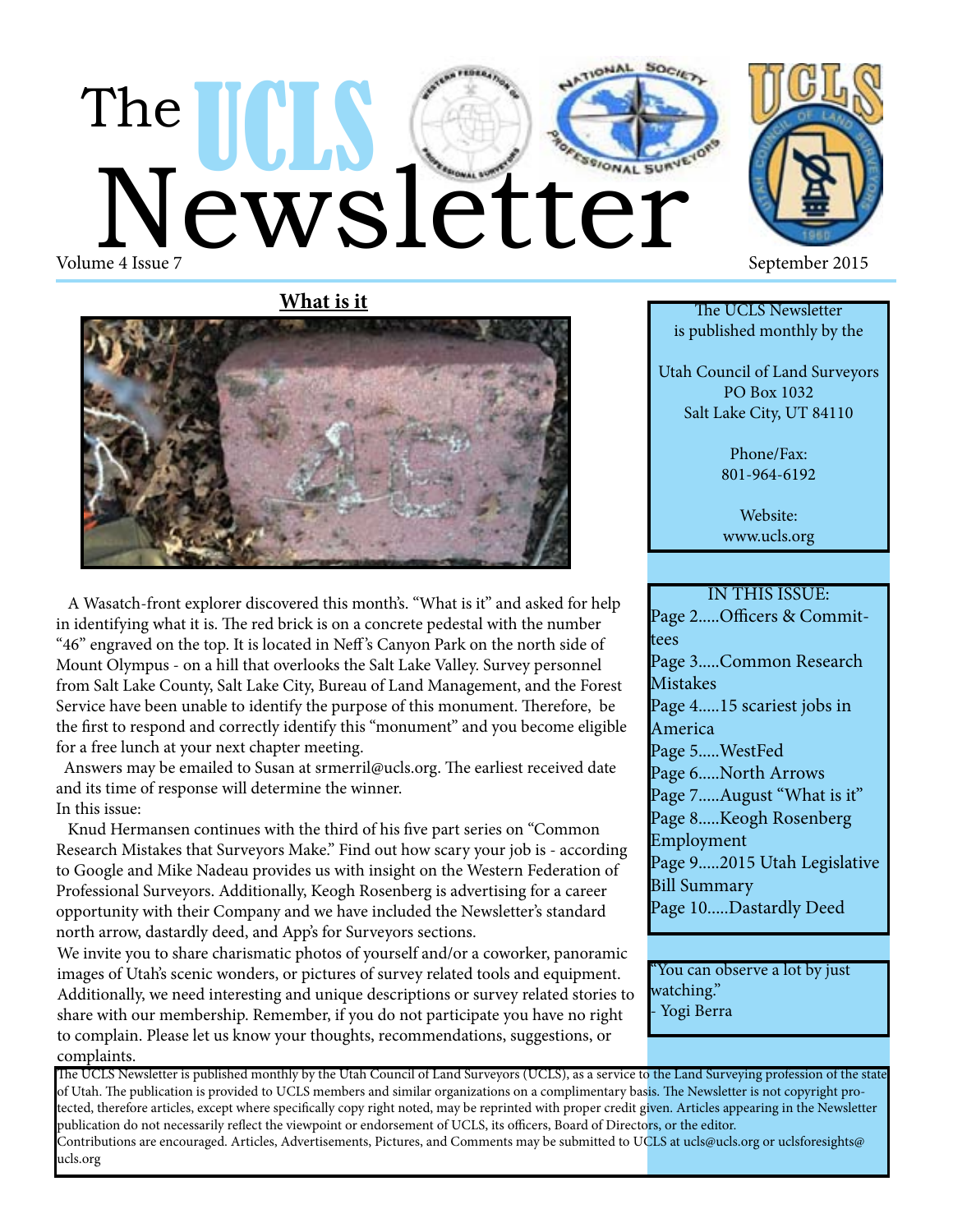#### Board/Committees Volume 4 Issue 7 September 2015 The UCLS

#### **UCLS Executive Board 2015**

**State Chair** Scott Woolsey 43 S. 100 E. Suite 100 St. George, UT 84770 Business: (435) 628-6500 Fax: (435) 628-6553 scottwoolsey@alphaengineering.com

State Chair Elect Dale Robinson 12227 S. Business Park Dr., #220 Draper, UT 84020 Business: (801) 523-0100 Fax: (801)523-0900 drobinson@sunrise-eng.com

Past State Chair Kenneth Hamblin (CC) 59 N. 2120 East Circle, St. George, UT 84790 Business: (435) 673-3075 khamblin@infowest.com

NSPS Director Steven Dale 3600 S. Constitution Blvd., Room 250 West Valley City, UT 84119 Business: (801) 963-3218 Fax: (801) 963-3540 steve.dale@wvc-ut.gov

West Fed Representative Michael W. Nadeau (SL) 5226 W. Ashland Rose Dr. Herriman, UT 84065 Business: (801) 569-1315 Fax: (801) 569-1319 mikenadeau.ucls@gmail.com

Book Cliffs Chapter President Ryan Allred P.O. Box 975 Duchesne, UT 84021 Business: (435) 738-5352 Fax: (435) 738-5722 dallred@ubtanet.com

Book Cliffs Chapter Representative Brock Slaugh P.O. Box 1580 Vernal, UT 84078 Business: (435) 789-1365 bis@timberlinels.com

Color Country President Todd Jacobsen 2458 Scenic Drive Santa Clara, UT 84765 Business: (435) 627-4124 Fax: (435) 627-4133 tjacobsen@sgcity.org

#### Color Country Chapter Representative Rick Snyder 11 North 300 West

Washington, UT 84780 Business: (435) 652-8450 Fax: (435) 652-8416 rsnyder@sunrise-eng.com

Golden Spike President David K. Balling 198 E. Shadowbrook Lane Kaysville, UT 84037 Business: (801) 295-7237 dkballing@msn.com

Golden Spike Chapter Representative

Val Schultz 2096 W. 5750 S. Roy, UT 84067 Business: (801) 399-8018 Fax: (801) 825-1320 vschultz@co.weber.ut.us

Salt Lake Chapter President Brad Mortensen 3268 S. 930 W. Syracuse, UT 84075 Business: (801) 882-6385 btmort@earthlink.net

Salt Lake Chapter Representative

Tim Prestwich 12830 Redwood Road Riverton, UT 84065 Business: (801)208-3124 tprestwich@hotmail.com

Timpanogos President Bradly D. Daley 3814 Sage Vista Lane Cedar Hills, UT 84062 Business: (801) 566-5599 Fax: (801) 566-5581 bdaley54@msn.com

Timpanogos Chapter Representative Jim Kaiserman

1020 Sage Circle Heber City, UT 84032 Business: (435) 657-3222 Fax: (435) 657-3207 jkaiserman@co.wasatch.ut.us

Administrative Secretary Susan Merrill PO Box 1032 Salt Lake City, UT 84110 (801) 964-6192 srmerrill@ucls.org

Treasurer Brad Mortensen (SL) 3268 S. 930 W. Syracuse, UT 84075 Business: (801) 363-5605 Fax: (801) 363-5604 btmort.earthlink.net

**Chapter Vice Presidents:** Book Cliffs Harold Marshall hmarshall@uintahgroup.com Color Country Bob Hermandson bobh@bushandgudgell.com Golden Spike Ken Hawkes kenh@awagreatbasin.com Salt Lake Gary Christensen chill@spanishfork.org

**Chapter Secretary/Treasurer**

Book Cliffs Paul Hawkes paul@trisatesurvey.com Color Country brad2765@gmail.com Golden Spike Travis Gower gwlsurvey@gmail.com Salt Lake Brian Mitchell bmitchell@slco.org Timpanogos Chad Poulsen chad@lei-eng.com

**Committees & Committee Chairs** Legislation Doug Kinsman doug@ensignutah.com Education **Walt Cunningham** walt.cunningham@slcc.edu<br>on Steve Keisel Publication svkeisel@gmail.com Standards & Ethics Dale Bennett dale@benchmarkcivil.com Membership David Balling dkballing@msn.com Public Relations Randy Smith rdsmith@utah.gov Testing Darryl Fenn dfenn@merid-eng.com Workshop & Convention Todd Jacobsen tjacobsen@sgcity.org Historical Charles Heaton charles.heaton@esieng.com Matt Peterson matt.peterson@esieng.com Construction Survey David Mortensen DMortensen@bushandgudgell.com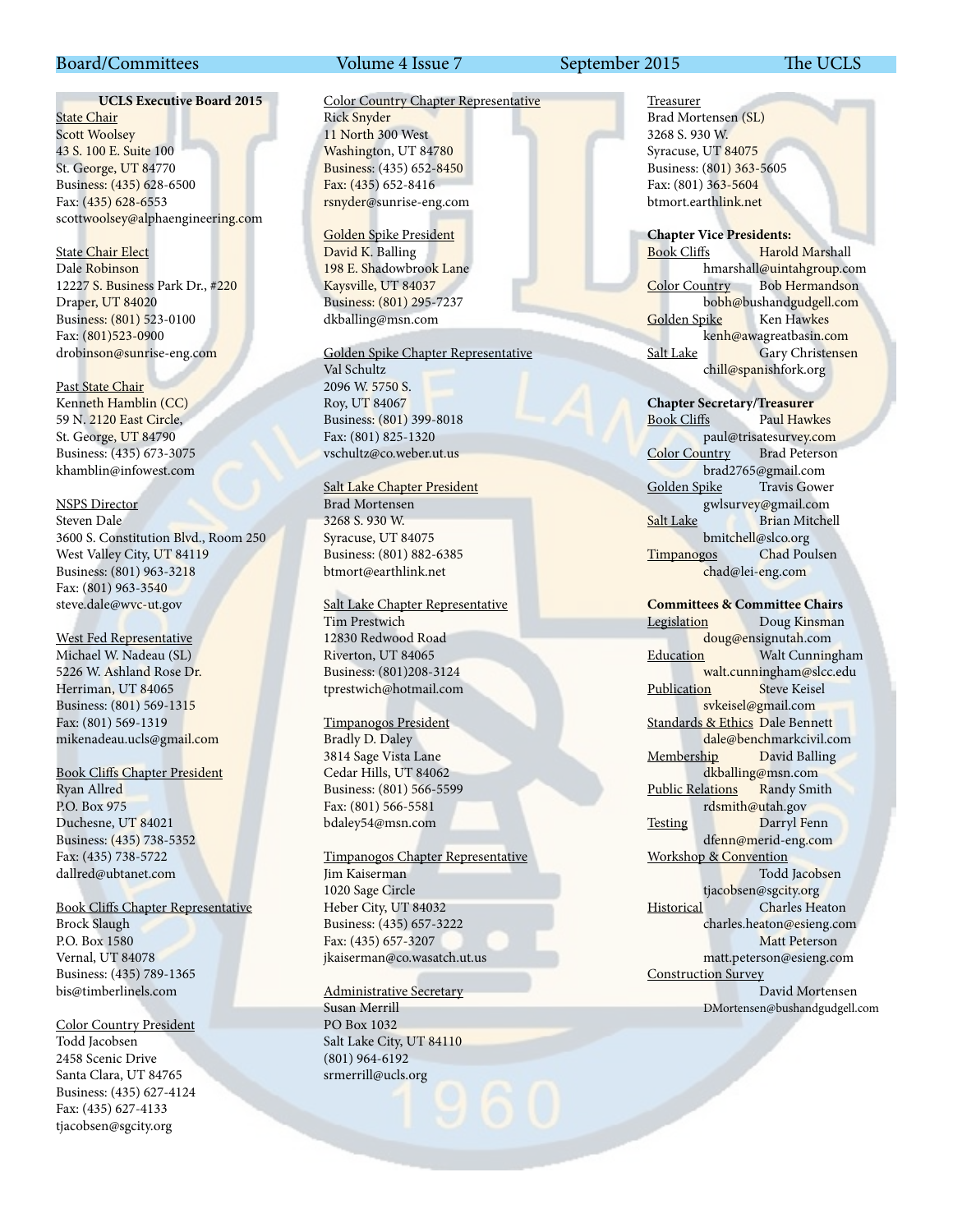#### **Common Research Mistakes Surveyors Make**

(Road Records)

by

Knud E. Hermansen

P.L.S.,P.E.,Ph.D.,Esq.

 In previous articles I have explained two of the five common mistakes made by surveyors in researching the records. In the first article, I discussed mistakes made in determining senior title. In the second article I explained the deficiency existing when a forward search is omitted. The third of five common mistakes often made by surveyors when researching the records is the failure to research the road records.

 Surveyors often omit searching for road records even though their property is bounded by a public road. Even if a search of road records is conducted, a surveyor will often fail to find the appropriate road records.

 Road records are particularly difficult records to research for three reasons: 1) First, road records are not always found where other property records are recorded. Road records are often found in municipal offices, department of transportation offices, court records, county commissioner records, and even state archives or other historical archives. The location of road records often depend on the manner of the roads were created (e.g., dedication, condemnation), the type of road (e.g., municipal, county, state) and age of the road. 2) the second difficulty arises because there is seldom an index to help locate the appropriate road record among the plethora of government documents that exist. 3) The third difficulty is the trouble in identifying a particular road from the ancient description often used when describing roads found in the records. In other words, when a road record is discovered and read, the reader often finds it difficult if not impossible to identify what road is described and where the road exists on the face of the earth using the ancient description. Consider how difficult it would be to locate the following road if knowledge of the area has been lost with the passage time.

> *Beginning 2 rods from Samuel Widman's pasture fence at the turnpike road, thence through Ezekiel King's land, N20 E 25 rods to a stake; thence N36E, 120 rods to a stake; thence N48E 90 rods to Jacob Denton's sawmill lane...To be opened at four rods. 12 June 1834.*

 Researching road records is not so much a matter of following a particular procedure as employing dogged determination and fortitude.

 The failure to search for and locate the appropriate road record often results in the surveyor failing to properly fix the width of the road and thereby causing the client or other landowners to mistakenly build in the public right of way.

 Describing typical weaknesses in the surveyor's record search will not necessarily convince surveyors to undertake the tedious and time consuming research necessary to overcome the limitations that were explained.

 Knowledge of the deficiencies should allow the surveyor to inform the client that these deficiencies in the research exist at the completion of services. Should the client want to compensate the surveyor for the time to perform a thorough search, these limitations can be overcome.

 *Knud is a professor in the surveying technology program at the University of Maine. He offers consulting services in the area of boundary litigation, title, easements, land development, and alternate dispute resolution.*



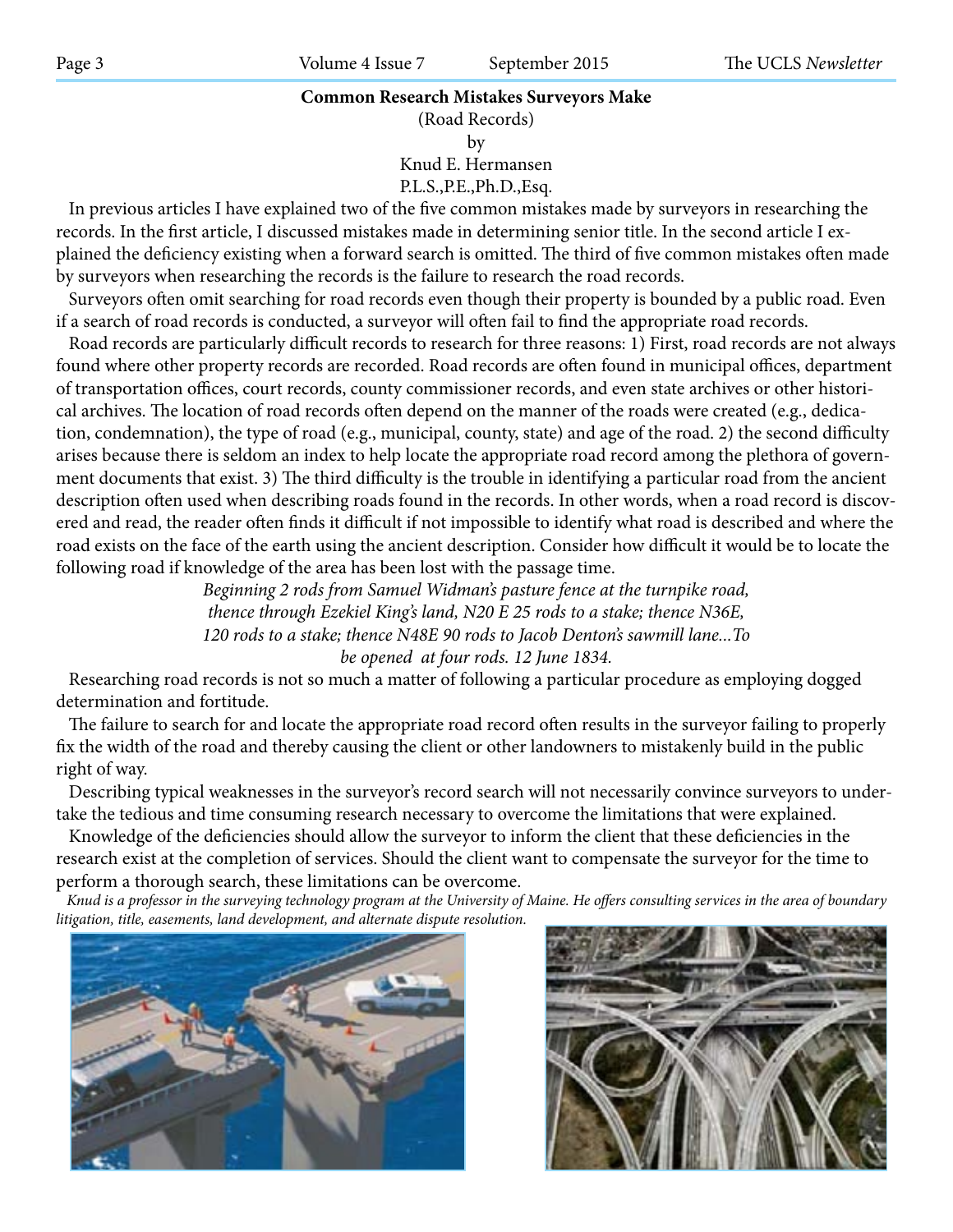#### **THE 15 SCARIEST JOBS IN AMERICA ACCORDING TO GOOGLE**

| <b>RANK</b>    | <b>OCCUPATION</b>           | <b>TRAINING</b>                                                                                                                                                                                                                     | <b>SALARY</b> |
|----------------|-----------------------------|-------------------------------------------------------------------------------------------------------------------------------------------------------------------------------------------------------------------------------------|---------------|
| 15             | Politician                  | Get elected. Many careers feed into the Capitol - but a successful<br>career in national usually starts at the local level.                                                                                                         | \$174,000     |
| 14             | <b>Stunt Person</b>         | Attend a stunt school for three weeks of intensive training.                                                                                                                                                                        | \$70,000      |
| 13             | Animal Control Of-<br>ficer | A high school diploma and some experience with animals                                                                                                                                                                              | \$30,940      |
| 12             | Stand-Up Comedian           | Years of battling bullies on the schoolyard with your razor-sharp<br>wit                                                                                                                                                            | varies        |
| 11             | Exterminator                | High school diploma or equivalent. Most places provide on-<br>the-job training, and some states require that their pest control<br>technicians be licensed.                                                                         | \$32,840      |
| 10             | <b>Cemetery Worker</b>      | There is no formal training required                                                                                                                                                                                                | \$42,250      |
| 9              | High School Teacher         | Complete a bachelor's degree and a state-approved certificate<br>preparation program                                                                                                                                                | \$43,800      |
| 8              | Firefighter                 | A high school diploma and 20/20 vision. To become an active-<br>duty firefighter, you must spend 600 hours training over 12 to 14<br>weeks in a series of tests                                                                     | \$41,300      |
| 7              | Mortician                   | Complete an Associate Degree, or equivalent credits, pass a state<br>or national board licensing licensing examination, and spend<br>times as an apprentice.                                                                        | \$41,440      |
| 6              | Alaskan Crab Fishing        | There is no formal crab-fishing license. Hang around the Alaskan<br>docks during high crab season and score a job as a lowly deck<br>hand who performs the grunt work                                                               | \$84,930      |
| 5              | Police Officer              | High school graduates, as long as they are drug-free and have no<br>criminal record. If hired, you will be sent to a police academy for<br>12 to 14 months.                                                                         | \$41,257      |
| $\overline{4}$ | Miner                       | Miners must spend a minimum of 24 hours learning safety proce-<br>dures and rescue, first aid, and miner rights and responsibilities.                                                                                               | \$53,160      |
| $\overline{3}$ | Armed Forces Mem<br>ber     | Recruits usually enter the army as a private first class, after com-<br>pleting 10 weeks of basic training                                                                                                                          | \$23,400      |
| $\overline{2}$ | High-Rise Window<br>Washer  | High-rise window washers usually need certification. Aspiring<br>window washer must take four correspondence exams, special-<br>izing in commercial ground-based window cleaning, rope descent<br>systems, and suspended scaffolds. | \$28,770      |
| $\mathbf{1}$   | Bomb Squad Techni-<br>cian  | High school degree or equivalent, five years as a police officer, and<br>training at a specialized facility, like the six-week course at the FBI<br>Hazardous Devices School                                                        | \$54,000      |

Obviously, this "survey" does not include "surveyors" surveying in the intersection of busy streets and being paid a-heck-of-a-lot less than politicians do!

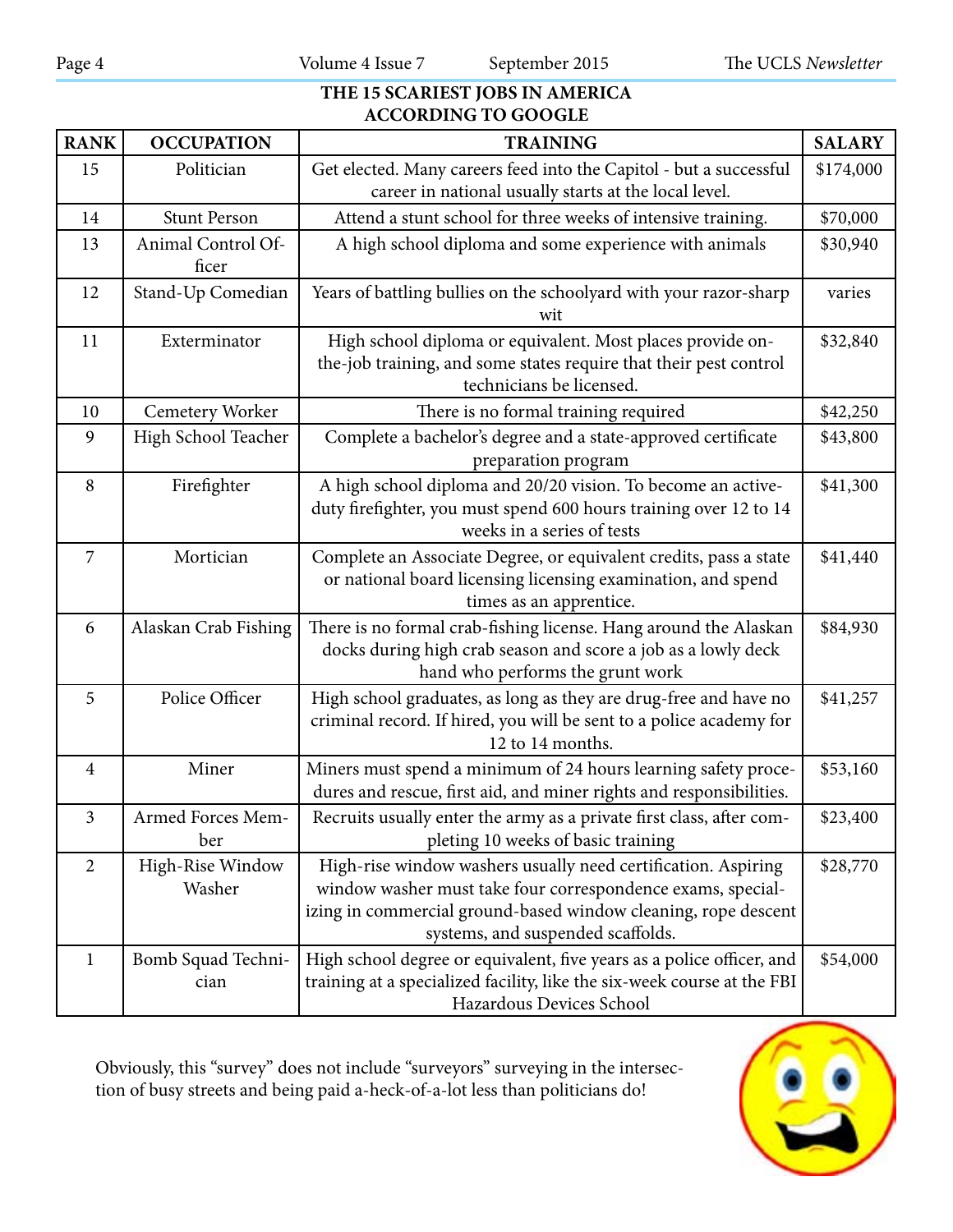## **Western Federation of Professional Surveyors WFPS Representative: Michael Nadeau, PLS/CFedS Brief Report: How does WestFed Benefit the UCLS?**

 Since I became your Western Federation of Professional Surveyors (WestFed or WFPS) Representative in 2013, I have had many members of the UCLS ask me "What is WestFed?" or "What does WestFed do to enhance the UCLS?" when these opportunities arise, I look forward to sharing how WestFed benefits them and the UCLS. I'd like to start off by telling you what WestFed's mission statement is:

*The Western Federation of Professional Surveyors is a conduit for interstate communication and provides resources to its member associations. WFPS advances the profession of surveying by fostering common goals and relationships within the western states, promoting public awareness of the profession, supporting education, and providing a regional voice.*

 The above mission statement explains exactly what WestFed is to you as a member of the UCLS. In my next report, which you will find in the Fall *Foresights*, I will break down this mission statement and tell you exactly how each item of this mission statement benefits the UCLS and its members. For a quick summary, and a little teaser to the Fall *Foresights* report, here are items that WestFed is either looking to offer or is currently offering the 13 state societies currently involved with WestFed:

Programs being developed to promote the surveying profession:

- 30 second "Elevator Pitch"

- Brochure "How the Profession Serves the Public"

- Continuation of the Teaching with Spatial Technology (TwiST) program

Resources being developed to benefit all state associations:

- Speakers bureau for state societies to choose from a pool of speakers

- Article bank for state publications

- Quarterly book review articles (which will be found at www.wfps.org) Examples of WFPS serving as a regional voice:

- Support letters (continuing education, four-year degree programs, etc.)

- Compilation of QBS information

 As your representative, I represent you. If you would like anything discussed on a regional level, or brought up to a regional level, don't hesitate to contact me at MikeNadeau. UCLS@gmail.com

Michael Nadeau, PLS/CFedS

#### About WFPS

The Western Federation of Professional Surveyors (WFPS) was formed in 1979. The Board of Directors includes two Delegates from each of the 13 western states. WFPS serves as a regional voice for land surveyors and meets quarterly to discuss practice issues affecting western state surveyors. For more information and WFPS and the state associations, visit WFPS.org

## **GETTING TO KNOW OUR MEMBERS**

Thank you for the opportunity to participate, however, I have retired and would like to relinquish my space to another desiring the opportunity. I can truly say that after surveying from 1964-2015 I never had a day that I did not want to be on the job. The varied landscapes, personnel, clients and many problems resolved made my career a most fulfilling and enjoyable time. My hat is off to those who press forward striving to improve the professional image and work with colleagues to provide the best of services to the public. Those in UCLS are a wonderful group and I have benefited from my association with them. Thank you for the memories!

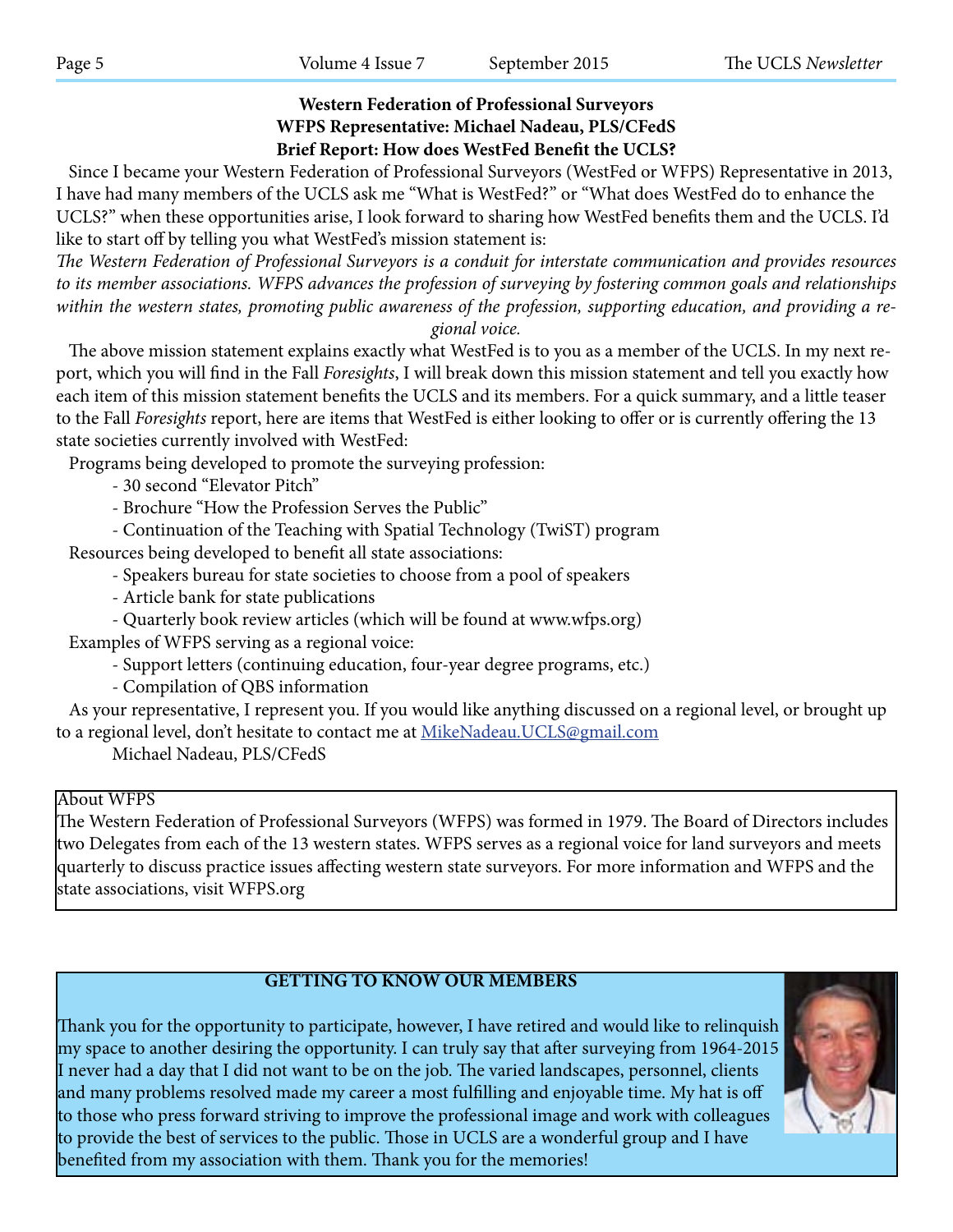| L<br>u<br>۰. |  |
|--------------|--|
|--------------|--|

## Which North Arrow belongs to which company?



#### **Answers on page 7**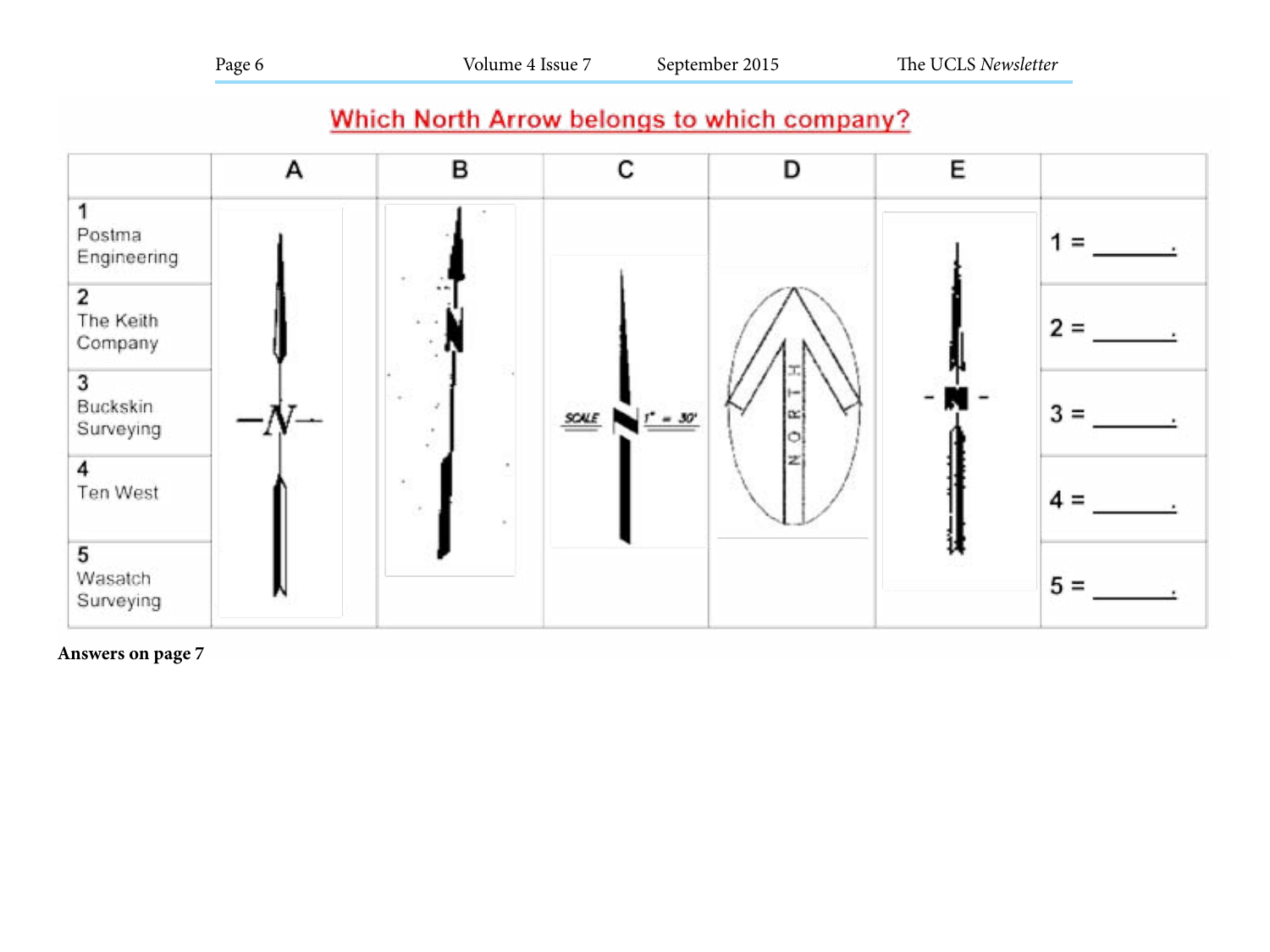## **B4UFLY Smartphone App**

Beta test now underway

B4UFLY is an easy-to-use smartphone app that helps unmanned aircraft operators determine whether there are any restrictions or requirements in effect at the location where they want to fly.

On August 28, 2015, the FAA released B4UFLY to approximately 1,000 beta testers, including members of industry, government, and the public.

This limited beta test is expected to run for several months, after which the FAA plans to make a final version of B4UFLY available for the general public. The beta version of the app is for iOS devices only, but the FAA intends to release a future version for both iOS and Android devices.

Key features of the B4UFLY app include:

- • A clear "status indicator that immediately informs the operator about their current location. For example, it shows flying in the Special Flight
- Rules Area around Washington, DC is prohibited Information on the parameters that drive the status indicator A "Planner Mode" for future flights in different locations informative, interactive maps with filtering options
- Links to other FAA UAS resources and regulatory information.

For more information, view the B4UFLY\_Q&A(media/UAS\_B4UFLY\_QandA.pdf) (PDF).

This page was originally published at: http://www.faa.gov/uas/b4ufly/



 Nearly two dozen UCLS members correctly identified the LEROY lettering template from last month's "WHAT IT IS?" contest.

 James Olschewski was the quickest to respond. Brent Slater, Robert Baker, and Steve Dale were not far behind.

LEROY... for these compelling reasons...

**Precision** LEROY Lettering and Symbol Drawing equipment is a precision-engineered job in every detail.

**Workmanship** LEROY products are the result of superb K&E craftsmanship and quality of materials.

**Simplicity** Designed by K&E for upmost sim-

plicity of operation, LEROY Lettering needs no special skill or technique to produce perfect neatness and uniformity in the work.

**Economy** Your initial LEROY outlay is completely elastic. It can be "tailored" to fit your exact requirements. No "extras" have to be bought. And your LEROY equipment will give your years of steady service.

The Leroy Lettering Set from Keuffel & Esser Co. was a marvel in its day. The letters were singularly traced from the Leroy with a stylus, at the same time reproducing an exact duplicate of each letter on the drawing paper.

 The typical commercial set included three 15-inch templates, four 12-inch templates, and four 9.5-inch templates. Most lettering templates were double sided - having upper case letter on one side and lower case lettering on the opposite side. The heights of the text were measured in hundreds of an inch with common sizes of 80, 100, 120, 140, 175, 200, 240, 290, 350, 425, and 500. Additionally, the standard set included pens of various weights and an adjustable scriber.

Answers to North Arrow Question 1=B, 2=C, 3=A, 4=E, 5=D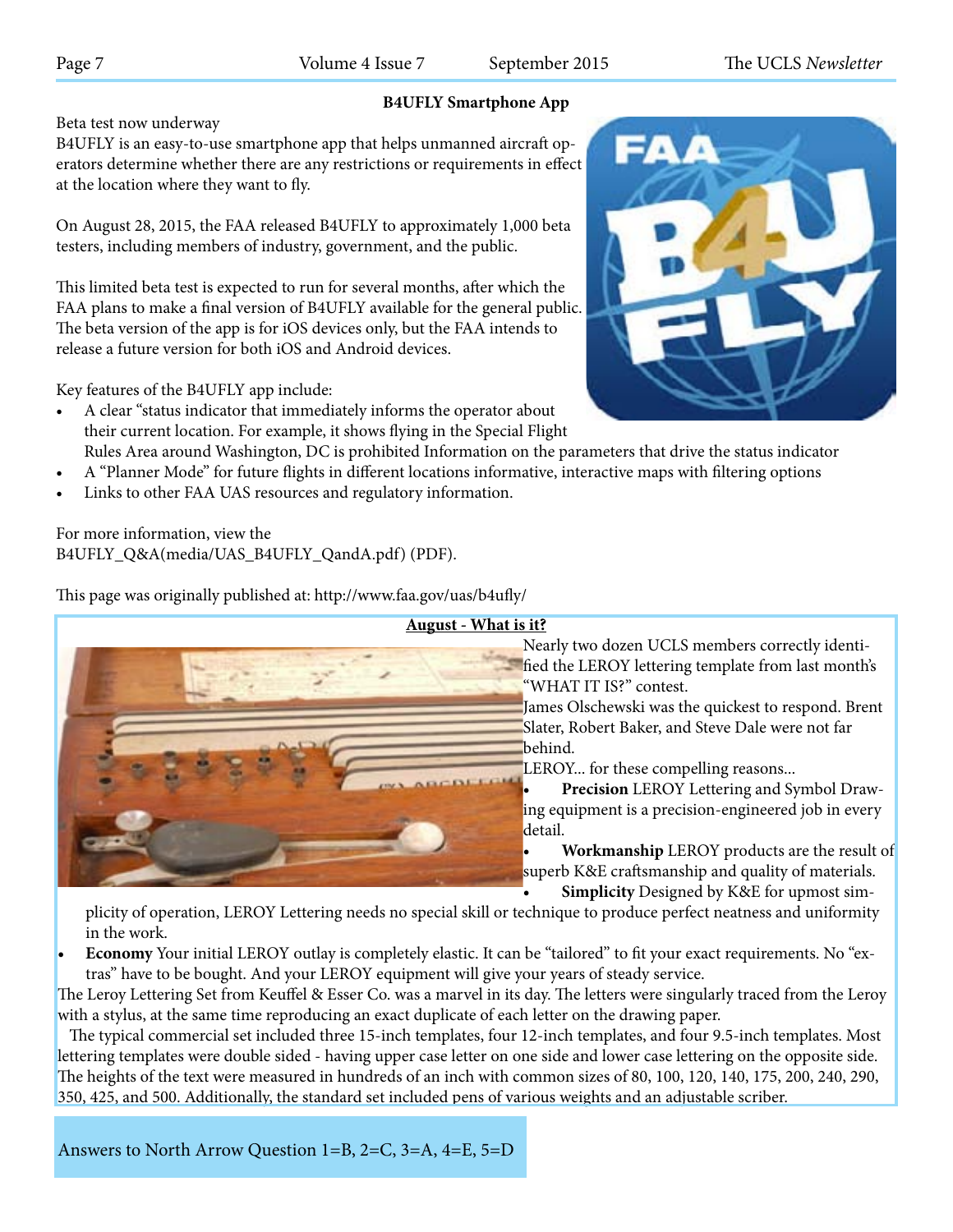

# **Career Opportunity**

Keogh Rosenberg Land Surveying has a career opportunity for a Professional Land Surveyor located in Moab, Utah. We are seeking a Utah Licensed Profession Land Surveyor to join our team and live in the awe-inspiring canyons, desert and mountains of Moab.

Job Description: PLS must be Utah Licensed and capable of working on their own on a wide variety of field surveys, including residential, commercial, construction, roads, drilling and mining. Must be able to operated Trimble TSC Controllers and GPS receivers. Experience with computation and drafting with Autocad Civil 3D. This position requires walking/ hiking in and on rugged terrain while carrying up 50 LBS of equipment, at times.

Wage and benefits are negotiable based on experience and qualifications.

Email your resume and cover letter to kr@racivil.com OR call (435) 259-8171

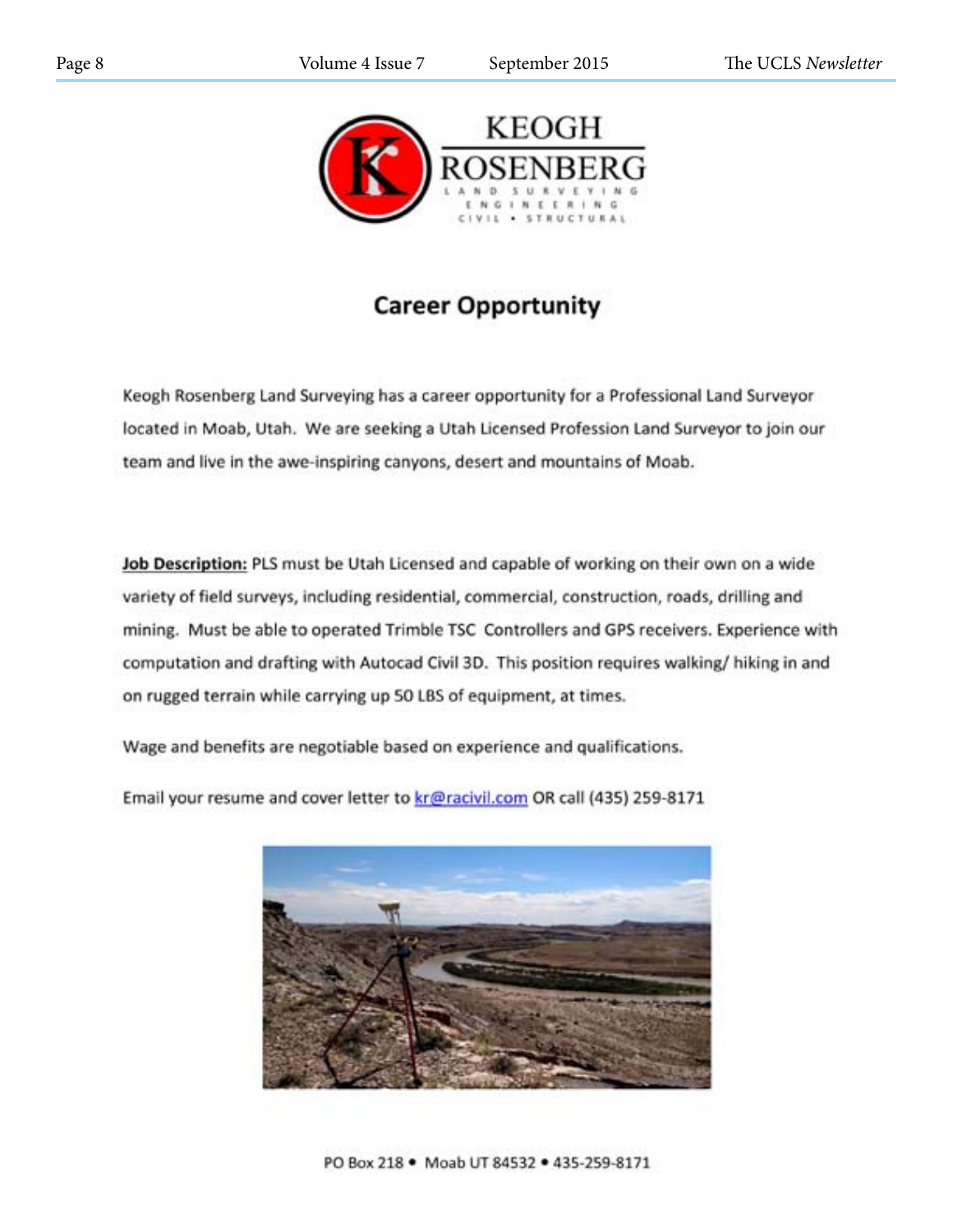## **2015 Utah Legislature Summary of Bills That Affect Land Use, Land Development, Property Rights, or Eminent Domain These summaries are provided for informational purposes only, and do not reflect legal conclusions or opinions on any legislation.**

Please refer to the bill text, or to the language of the Utah Code. The full text of each bill may be found at www.le.utah.gov, or by clicking on the Bill Title. All bills are listed under the number assigned during the 2015 General Session.

## **List of Bills Discussed**

In Numerical Order

#### **House Bills**

H.B. 25: Water Law - Application Revisions

- H.B. 42: Annexation Amendments
- H.B. 43S4: Water Rights Change Application Amendments
- H.B. 46S1: Mechanic's Lien Revisions
- H.B. 53: Local Government Residential Reimbursement
- H.B. 58: Change Application Modifications
- H.B. 70S1: Posting Political Signs on Public Property
- H.B. 98S1: Association Amendments
- H.B. 99: Association Open Meeting Amendments
- H.B. 103: Taxation of Property Amendments
- H.B. 117: Public Meeting Notice Requirements
- H.B. 127S1: Local Land Use Amendments
- H.B. 160: Drive-Through Service usage Amendments
- H.B. 192: Property Rights Ombudsman Amendments
- H.B. 276: Agriculture Structure Amendments
- H.B. 303S2: Legislative Approval of Land Transfers
- H.B. 332: Local Transportation Corridor Preservation
- H.B. 351S3: Planning District Amendments

#### **Senate Bills**

- S.B. 15: Water Law Forfeiture Exemptions
- S.B. 29: School Planning and Zoning Process
- S.B. 40: Water Law Application Withdrawal
- S.B. 68: Eminent Domain Amendments
- S.B. 80S1: Homeowners' Association Reserve Fund
- S.B. 118S2: Homeowner Association Bylaws
- S.B. 124S3: Land Use Amendments
- S.B. 143: Title and Escrow Modifications
- S.B. 199S5: Local Government Revisions



#### **Member Feedback**

Received the newsletter and enjoyed it. Just a comment on format: Some of the text was very difficult to read due to the background colors. It makes it more pleasant to view with color but some colors are more difficult to read through. Thanks for your great work in keeping us informed.